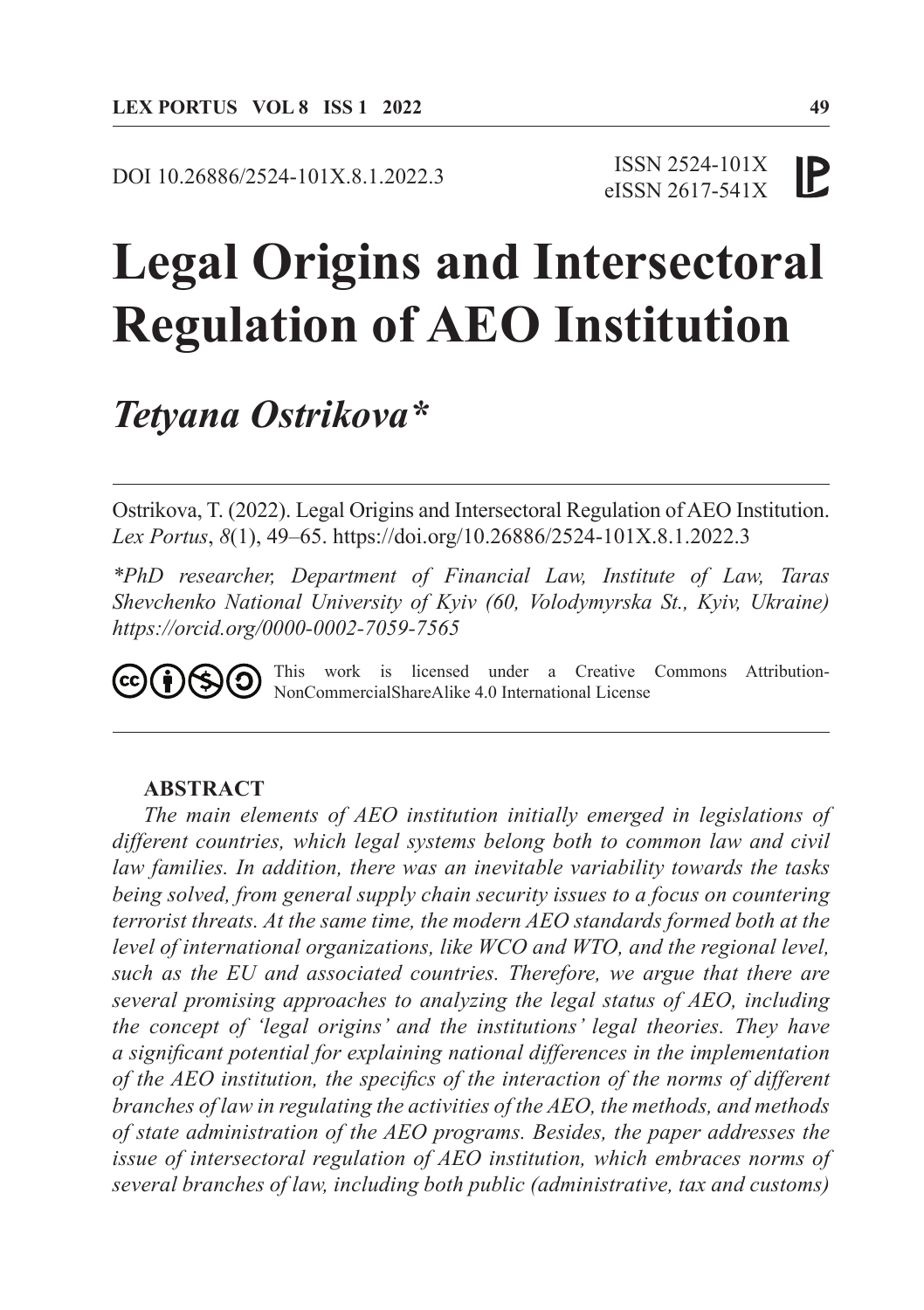*law and private. Furthermore, the idea of delegation of competence and responsibilities towards granting supply chains security from state authorities to private entities (i.e. 'trusted traders') creates a shift in legal regulation where different internal rules and practices of private companies become essential to achieving the tasks assigned to AEO institution.*

*The keywords: AEO, institution, customs, security, supply chain, legal origins, trade facilitation.*

#### **Introduction**

After the worldwide introduction of Authorized Economic Operator (AEO) made through WCO SAFE Framework of Standards to Secure and Facilitate Global Trade in June 2005, its legal status became another internationally recognized trade facilitation standard for customs legislation. However, the fact that we speak about specific conditions for doing business for private entities enhances the AEO status goes far beyond mere customs or administrative legal regulations. Due to Tweddle (2008), the aim of AEO introduction, besides improving customs to business relations, was to provide businesses with an internationally recognized quality mark, indicating that their role in the international supply chain is secure, and their customs controls and procedures are efficient and compliant. Such AEO 'quality mark' embraces two basics aspects:

– recognition that the company is reliable in the traditional financial and customs terms, and;

– assuring that the company's compliance with security and safety standards permits other companies to consider it as a 'secure' trader and thus a reliable trading partner.

These facts permit to assess the AEO legal institute as the 'intersectoral one incorporating legal norms both of public law (administrative, customs, tax legislation) and private law (specific regulations governing respective internal and external business processes of AEO). Hence, an intersectoral approach to studying AEO legal status is becoming more relevant for forming new knowledge and discoveries in the field. Such studies are often driven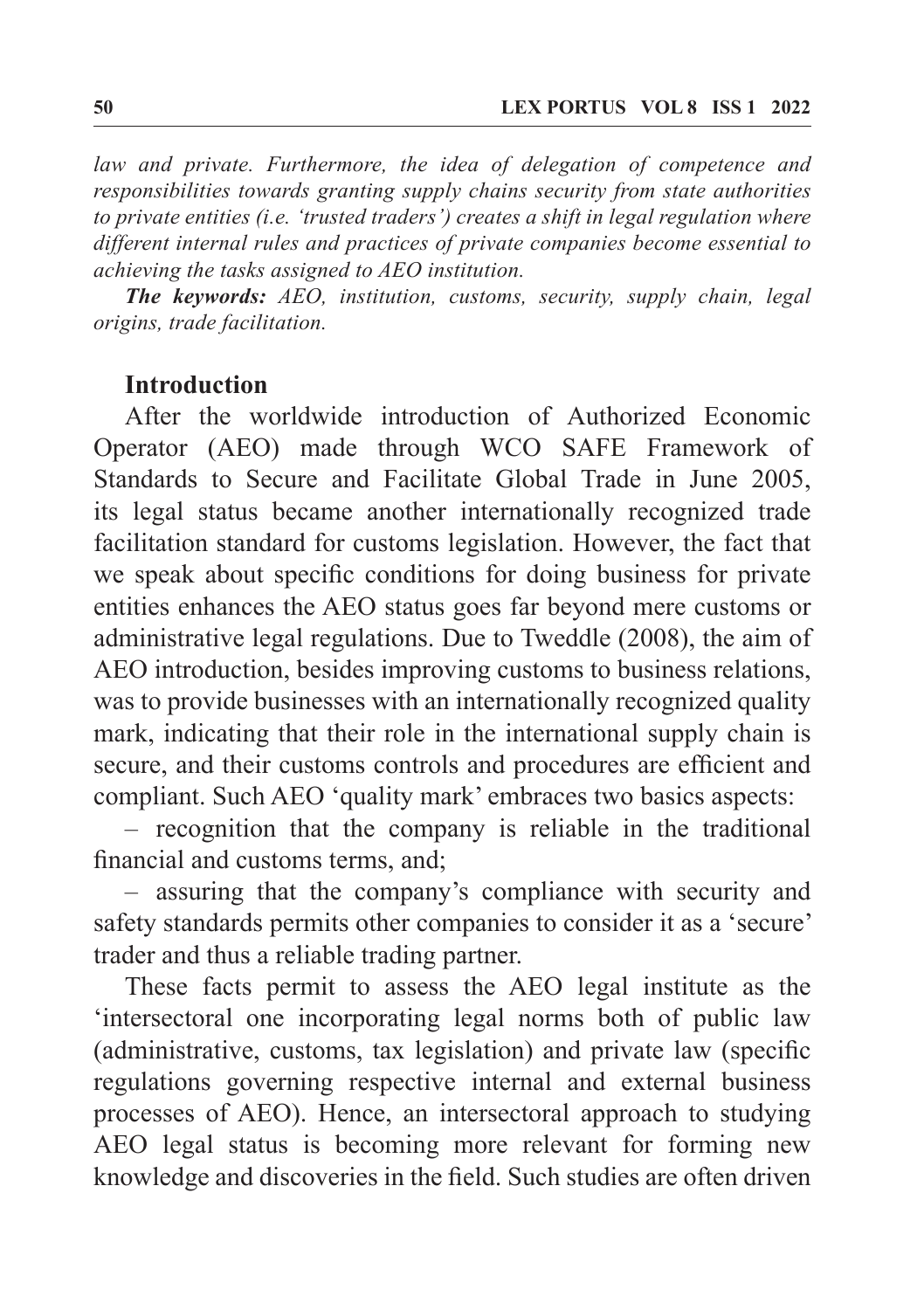into specific doctrinal and regulatory frameworks, which directly impact the specifics of the conclusions made in such studies.

Moreover, the history of AEO's implementation shows that respective standards have been initially developed in a limited number of countries and later shared as standards through different international instruments, both binding (such as WTO Trade Facilitation Agreement) and non-binding (such as WCO SAFE Standards). Thus, for many jurisdictions, AEO institutions derived from the supranational level and in many respects may be significantly uncommon for national legal systems and practices. This points out a specific 'legal origin' of AEO institutions. The term 'legal origin' in this case is quite uneven, and however, it possesses significant explanation potential.

## **Methodology**

This article discusses perspectives of approaching the status of AEO from standpoints of several theoretical concepts. Firstly, the paper investigates an explanation potential of the concept of 'legal origins' shown its effectiveness in comparative studies of legislation related to different aspects of economic activity. Secondly, it an institutional approach to the legal status of the AEO, which allows looking at the interaction of the legal norms of different industries and different methods of legal regulation concerning this phenomenon.

## **1. The Legal Origin Concept and AEO Status**

The 'legal origins' concept initially emerged in the late 1990th within the frameworks of comparative economic and law research of financial development and protection of investors' rights that revealed significant differences between common law and civil law countries. Particularly, it was documented empirically that legal rules protecting investors vary systematically among legal traditions or origins, with the laws of common law countries (originating in English law) being more protective of outside investors than the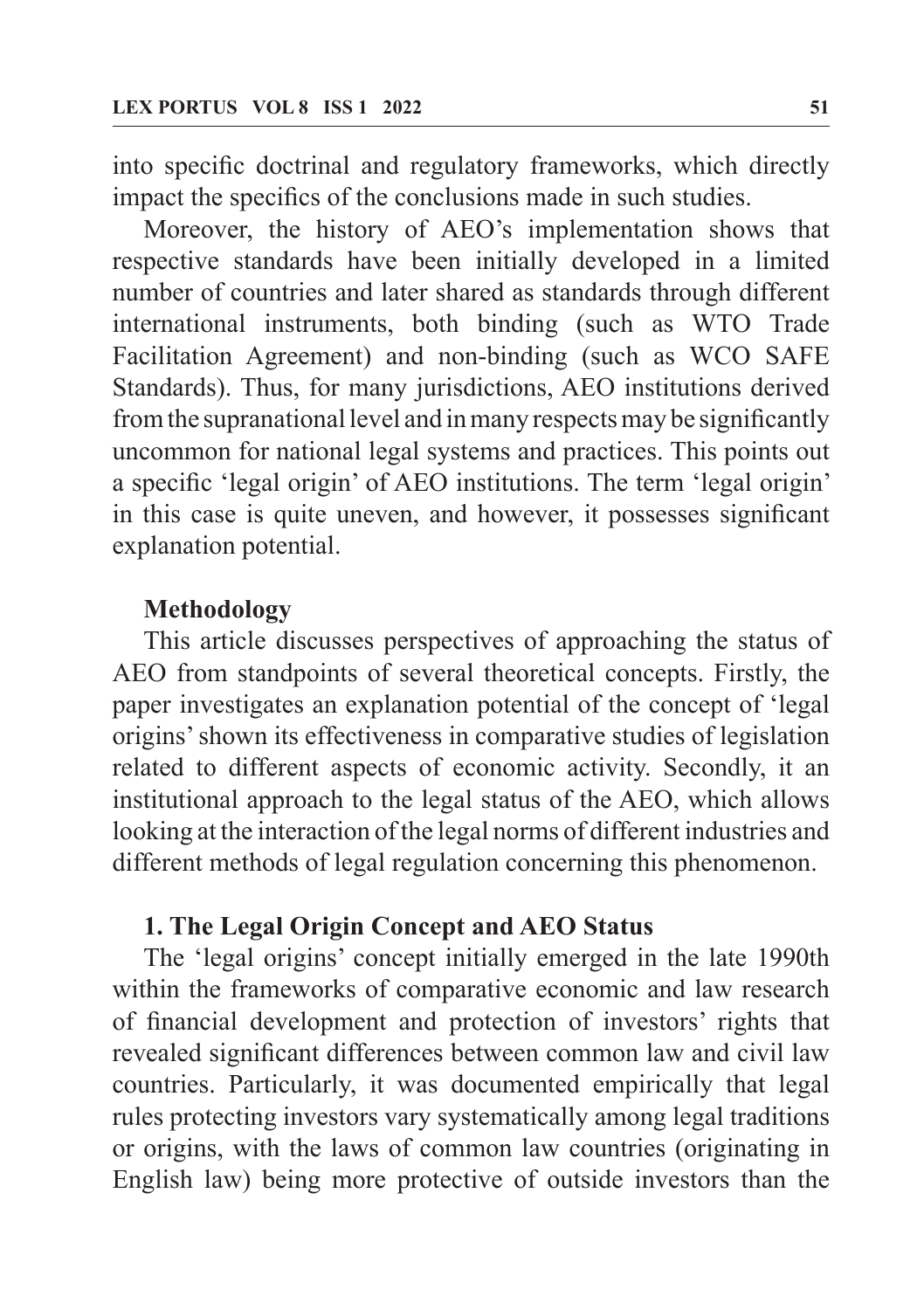laws of civil law (originating in Roman law) and particularly French civil law countries (La Porta et al., 2008, p. 285–286). In addition, a legal origin may proxy for institutions that are not fundamentally related to the legal system (Beck et al., 2003). Furthermore, an extensive body of research in economics and law suggests that the legal model a country follows – known as its 'legal origins' – has profound long-run effects on many economic, political, and social outcomes (Bradford et al., 2021).

The fact that specific legal rules and regulations differ systematically across countries depending upon the typology of legal systems eventually led to four basic conclusions:

– legal rules and regulations differ systematically across countries, and these differences can be measured and quantified;

– these differences in legal rules and regulations are accounted for to a significant extent by legal origins;

– the basic historical divergence in the styles of legal traditions – the policy-implementing focus of civil law versus the marketsupporting focus of common law— explains well why legal rules differ;

– the measured differences in legal rules matter for economic and social outcomes (La Porta et al., 2008, p. 326).

In these terms, a 'legal origins' indicates a well-established substantive characteristic of a particular legal phenomenon. Pointing to the legal status of the AEO, we thus wanted to emphasize the exclusivity of the relevant characteristics of the studied legal phenomenon. Furthermore, concerning the AEO, the 'legal origins' category can be utilized in two aspects. Firstly, it is the issue of legal origins of respective standards and regulations; secondly, it is the influence of national legal traditions of given countries upon the peculiarities of AEO implementation at the national level.

Respective theories connect legal origins to the financial outcomes of businesses, specifying the latter influencing through political and adaptability peculiarities of a given legal system. In terms of political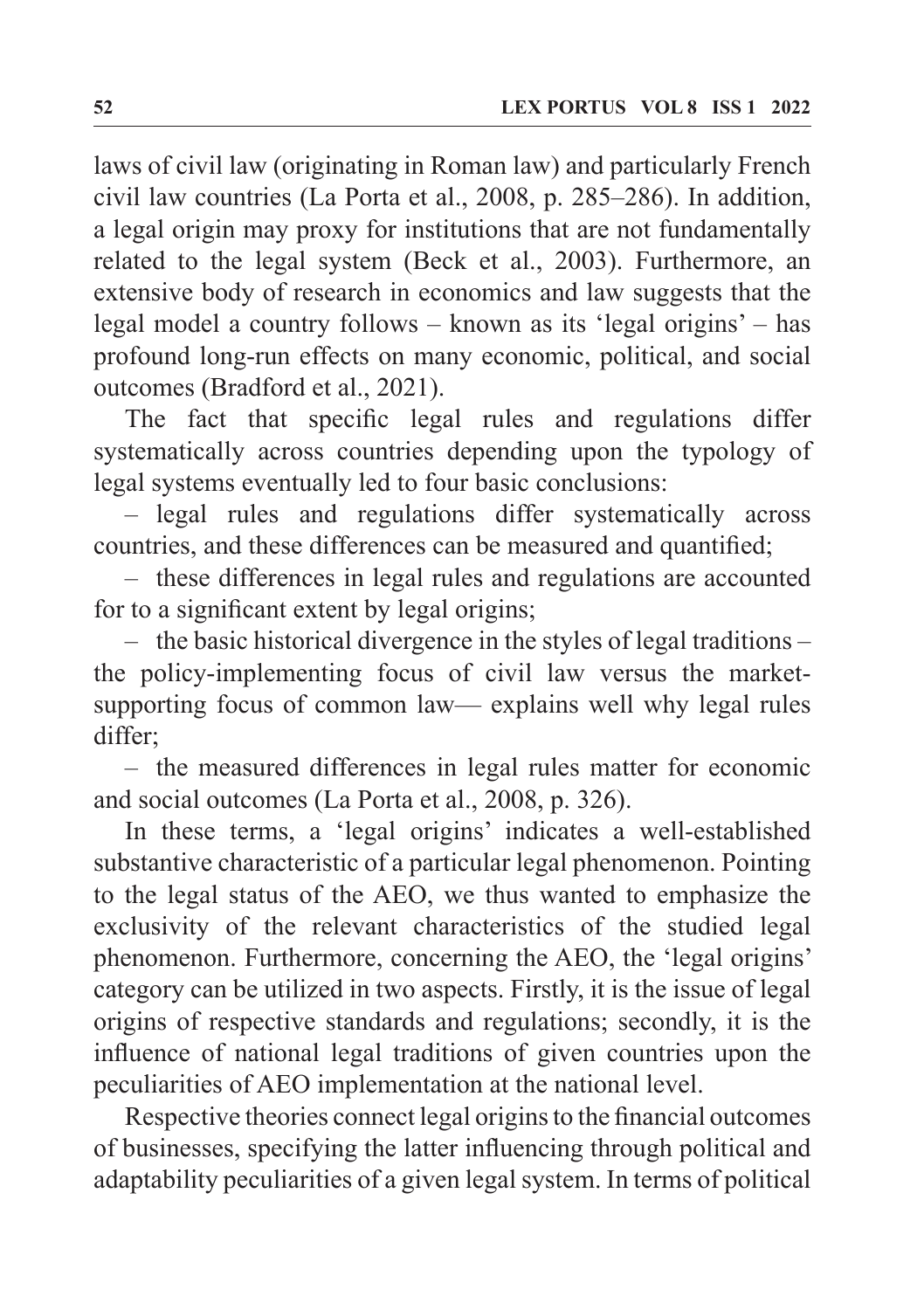'channel,' peculiarities of legal traditions may differ in terms of the priority they give to private property rights relative to the rights of the State, which is essential for economic development. In terms of adaptability 'channel', legal traditions, due to their responsiveness to changing socioeconomic conditions, thus inflexible legal traditions produce gaps between legal capabilities and commercial needs, whilst legal systems that adapt quickly foster financial development (Beck et al., 2003). In this regard, Civil law systems are considered to have more adverse repercussions for financial development than Common law systems.

Application of the latter idea to the origins of the AEO institution itself looks not straightforward because the AEO concept emerged almost simultaneously both in Common law and civil law countries. On the one hand, we may trace AEO origins back to 1980th experiments with developing of Trusted Trader Programs in Sweden and Netherlands that possessed all distinct peculiarities of the contemporary AEO status, including voluntary entrance based on specific criteria, a partnership approach, self-assessment by the company, validation of systems, risk mapping, generous benefits programs, certification (Karlsson, 2017). On the other hand, the roots of WCO approved AEO program typically are traced to the US programs initiated in response to the September 11, 2001, attacks, including Container Security Initiative (CSI), the International Ship and Port Facility Security Code (ISPS) and the Customs-Trade Partnership Against Terrorism (C-TPAT) (Veenstra, 2019) with the primarily focus shifted from theft controls and contraband reductions to securing supply chains to heighten national security (Gupta et al., 2019).

Furthermore, the whole AEO concept and thus the standards for its legal regulations have been at least twice 'blended' at the supranational level. Firstly, such a 'blending' occurred within the WCO frameworks resulting in WCO SAFE Standards of 2005 and evolving in its later revisions. Secondly, it happened within the WTO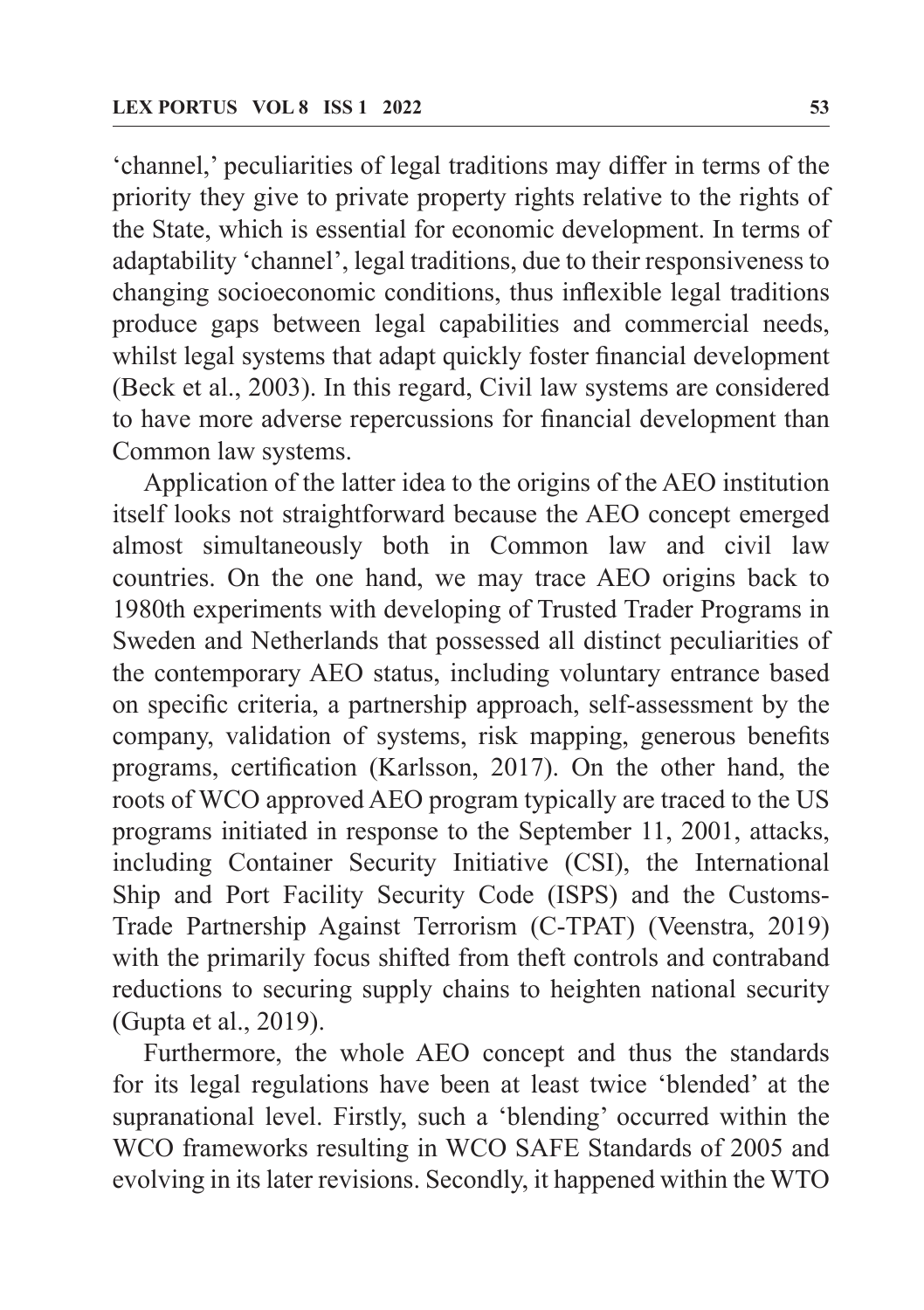Trade Facilitation Agreement of 2013. Besides, one should consider regional peculiarities, such as the EU AEO regulations.

In aggregate, due to the information provided by the WCO members for 2020, there were identified worldwide:

– 97 operational AEO programs and 20 AEO programs under development.

– 33 operational Customs Compliance programs and 4 Customs Compliance programs due to be launched.

– 87 bi-lateral and 4 plurilateral or regional Mutual Recognition Agreements (MRA) of AEO status concluded and 78 MRAs under negotiation (Compendium of Authorized Economic Operator Programmes, 2020).

Thus, it is possible to speak of a significant number of somewhat different national rules and criteria applicable to AEO. Although they have common roots in international standards, the national characteristics of each country dictate their perception, which often leads to essential distortions of the original ideas. For example, a failure of rule-makers and customs authorities to share the 'trusted trader' concept subsequently leads to different perceptions of AEO's role and functions within the supply chain and the significant differences in respective national legislation (Ostrikova, 2021). Furthermore, national peculiarities can significantly dilute the benefits and simplifications that are supposed to provide business under the status of AEO.

However, the process can also go in the reverse direction. The essential peculiarity of the AEO institution is that it has been derived from general efforts on freeing trade through trade facilitation while ensuring the security of supply chains. According to Frensch, Horvath & Huber (2021), international trade may impact legal institutions in three primary channels, including overall openness to trade, a specialization on institutionally intensive exports, and a dependence on exports of natural resources, where two first channels help countries to improve the rule of law. Hence, the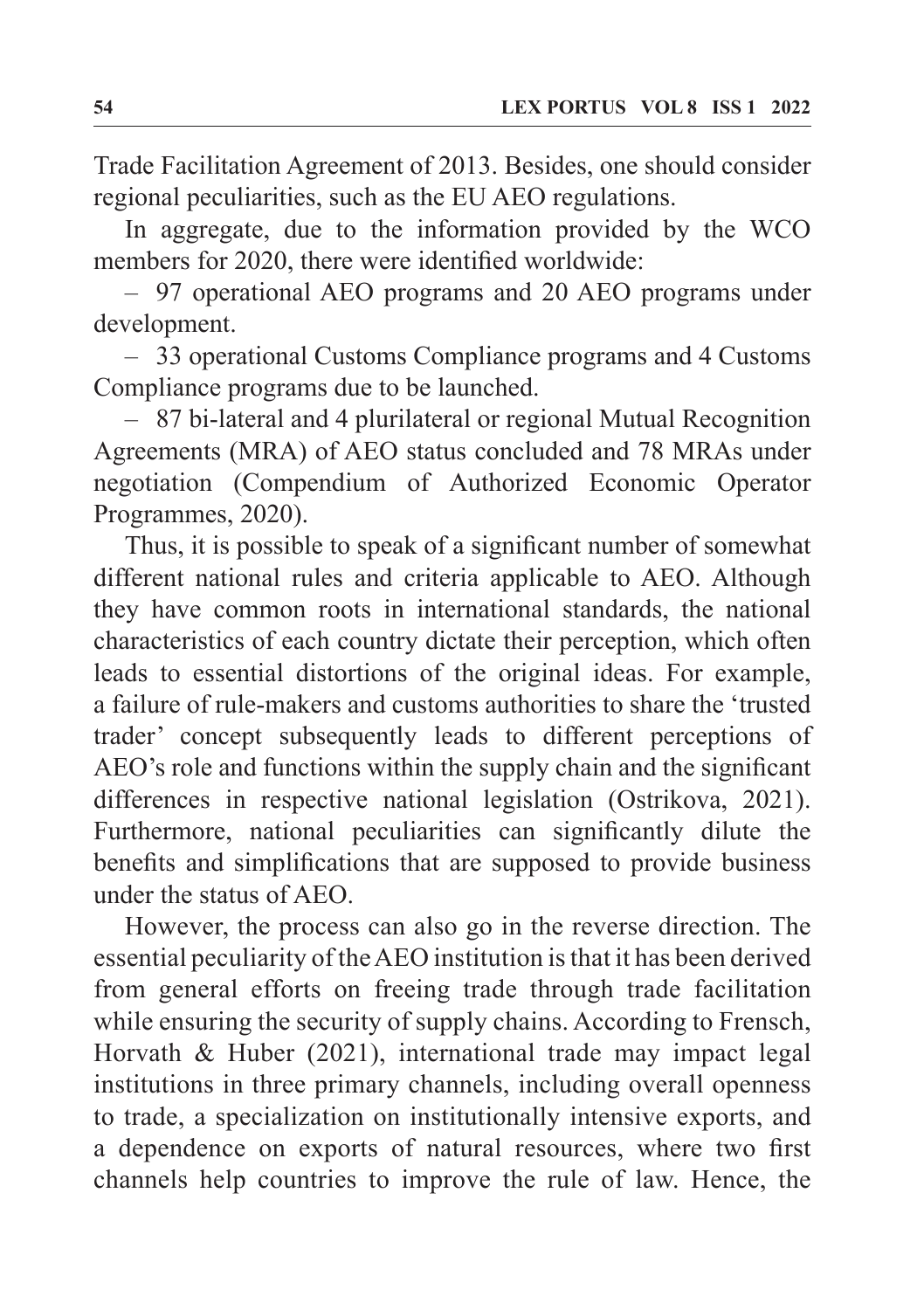introduction of AEO due to its trade facilitation nature may also be associated with expectations of enhancing the rule of law in related spheres.

## **2. AEO as an intersectoral legal institution**

Considering the AEO as a legal institution, one may acknowledge the problem of legal origin and its impact on the national substantive law of different countries. Even though the term itself grounds primarily on legal positivism, at this very point, we can find significant differences both in terminology and in understanding the essence of this phenomenon. According to Ruiter (2001), legal institutions can be roughly characterized as distinct legal systems governing specific forms of social conduct within the overall legal system and their hallmark of legal institutions is that they can be dealt with as independent social phenomena. At the same time, institutional theory of normative order sticks to the representation of normative order as a working system with a particular focus on the processes of norm-creation and on the processes of establishing institutional arrangements (contracts, trusts, and the like) within private and lower-level public law (MacCormick, 1997, p. 1061). At the higher levels, public law can be associated both with the principles of effective and efficient organization of governance and distributive justice, thus concerning empowering institutionsagencies (MacCormick, 2009, p. 191).

At the same time, post-Soviet legal doctrines follow the structure of legislation in this aspect to a greater extent. The institution of an authorized economic operator (AEO) is no exception. Its regulatory framework is primarily viewed as the intersection of financiallegal regulation and administrative-legal regulation. The general theoretical idea of intersectoral legal institutions is that we deal with a system of normative regulations. However, interconnected and, at the same time, relatively separate from each other, that together form a specific part of the legal field and regulate a particular area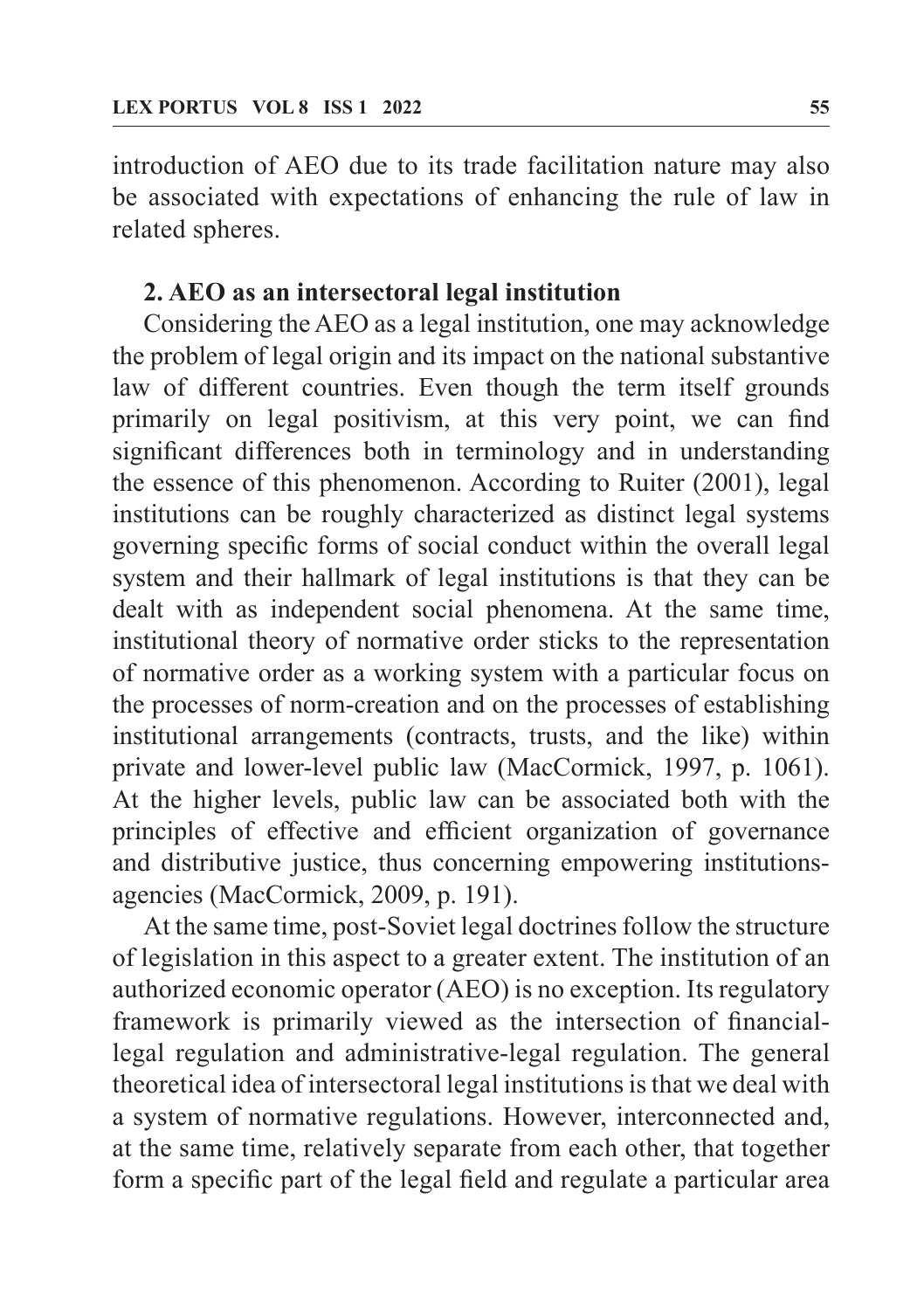of legal relations (Parkhomenko, 2008, p. 198). Also, an institute of law is described as a set of legal provisions that, due to unique legal means and techniques, regulate homogeneous social relations (Levytska, 2021, p. 2). Despite the numerous definitions of the concept of 'institution of law,' all of them are substantially similar. By generalizing the relevant definitions, the following features of the institution of law can be identified. (1) The law institute forms system-designed provisions structurally grouped into a single regulatory entity. All the institute's rules are logically correlated, distinguishing the institute of law from a disparate normative array. (2) Normative rules that form the institution of law are a relatively autonomous system, making it possible to ensure the regulation of a particular area of social relations. (3) The relations regulated by the law institute are distinguished by species specificity. Thus, there are such types of relations in the field of taxation: relations of tax control, relations of reporting, relations of tax consulting, relations of bringing the taxpayer to financial responsibility, etc.

The intersectoral institutions of law arise on the borders of related legal branches, particularly those characterized by the identity of the circle of social relations regulated by them. Moreover, intersectoral institutes are divided into two types. The "border" institutions of intersectoral nature are formed based on regulations of related legal branches, whereas the 'functional' institutions are formed at the junction of heterogeneous, dissimilar in subject and method of legal regulation branches of law. 'Cross-border' intersectoral institutions impose on the regulation subject of one branch of law the elements of the subject of another related branch. At the same time, 'functional' cross-institutions have different subjects and methods of legal regulation. The single factor that unites the regulatory mechanism of such branches of law is the functional links between the relevant norms. 'Border' intersectoral institutions arise at the junction of related public or private branches of law (e.g., civil and labor law). As for the "functional" intersectoral institutions, they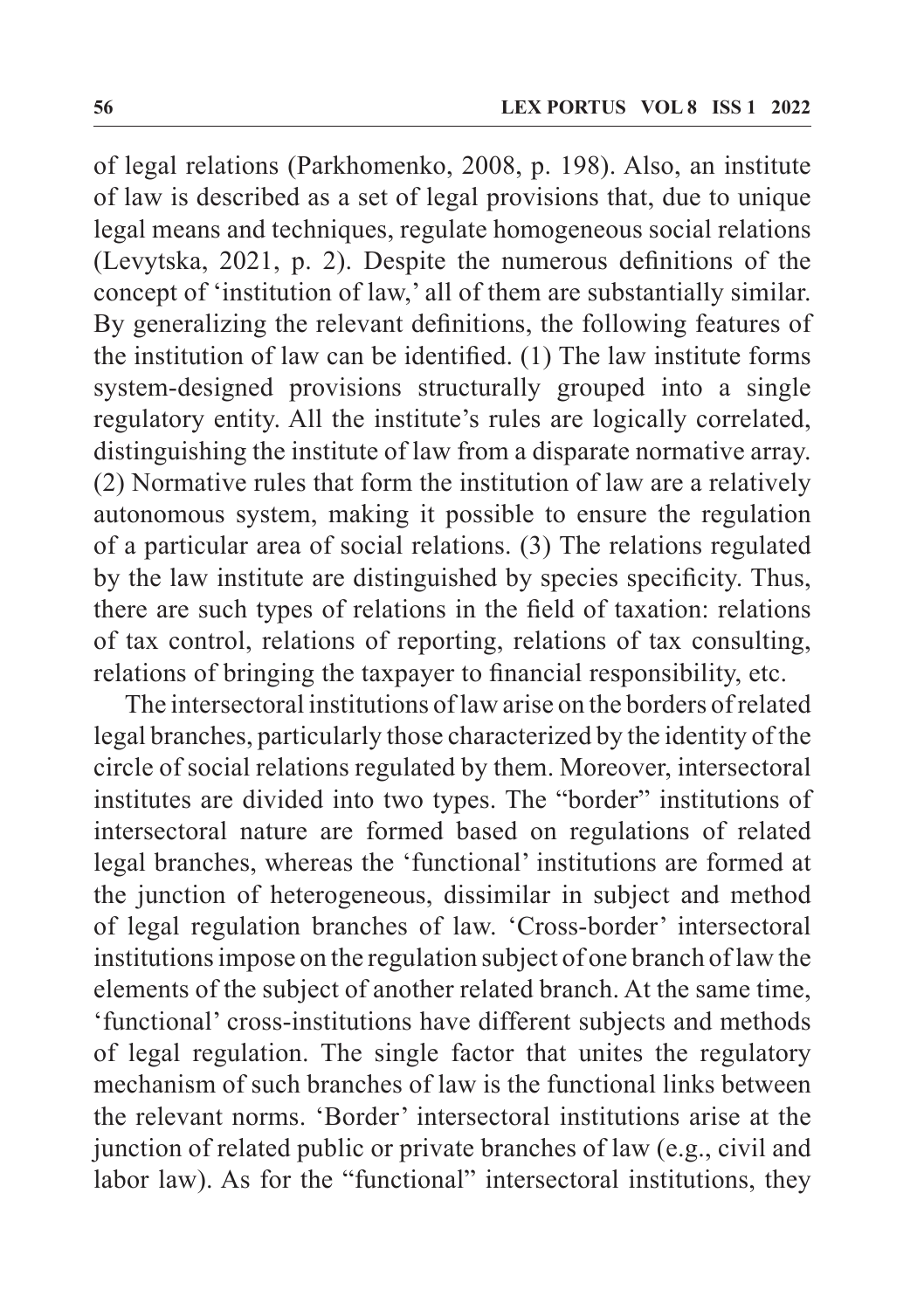are formed based on diverse, public, and private branches of law (e.g., civil and administrative law) (Polenina, 1975, p. 75–77).

If we follow the appropriate approaches of intersectoral law institutions characterization, the institute of AEO is the 'border' intersectoral institution because its regulatory framework is formed by the prescriptions of two related public law branches: financial law and administrative law. These areas of law are: 1) the subject of legal regulation with common characteristics; 2) the similarity of the method of legal regulation.

The concept of administrative law focuses on relations of protective and regulatory nature, having a procedural or substantive nature relating to the implementation of public authorities' rights and responsibilities, administrative and jurisdictional protection (Kurinnyi, 2004, p. 34). The subject of financial law is related to the public authority activities of authorized entities on the accumulation, distribution (redistribution), and further use of public finances (Kucheriavenko, 2016, p. 28). Therefore, we can conclude that a certain similarity characterizes administrative and financial law subjects. Although, there are some specific differences between them. However, the similarity of the subject of legal regulation in terms of management characteristics has a decisive impact on the similarity of administrative and financial law. In administrative law, we must not forget that we are interested in its integrative sub-branch - customs law. The imperative nature also characterizes the legal regulation of AEO because, on the one hand, it relates to the management relations implemented under specific customs procedures, while on the other hand, it relates to the revenue from customs duties.

However, it would be limited to approach the AEO institution merely from the positions of public law. The AEO status, in fact, reflects the internal state of a company, including reliability and commitment to upholding security procedures, proof of the solvency of the company, ability for efficient cooperation in the supply chain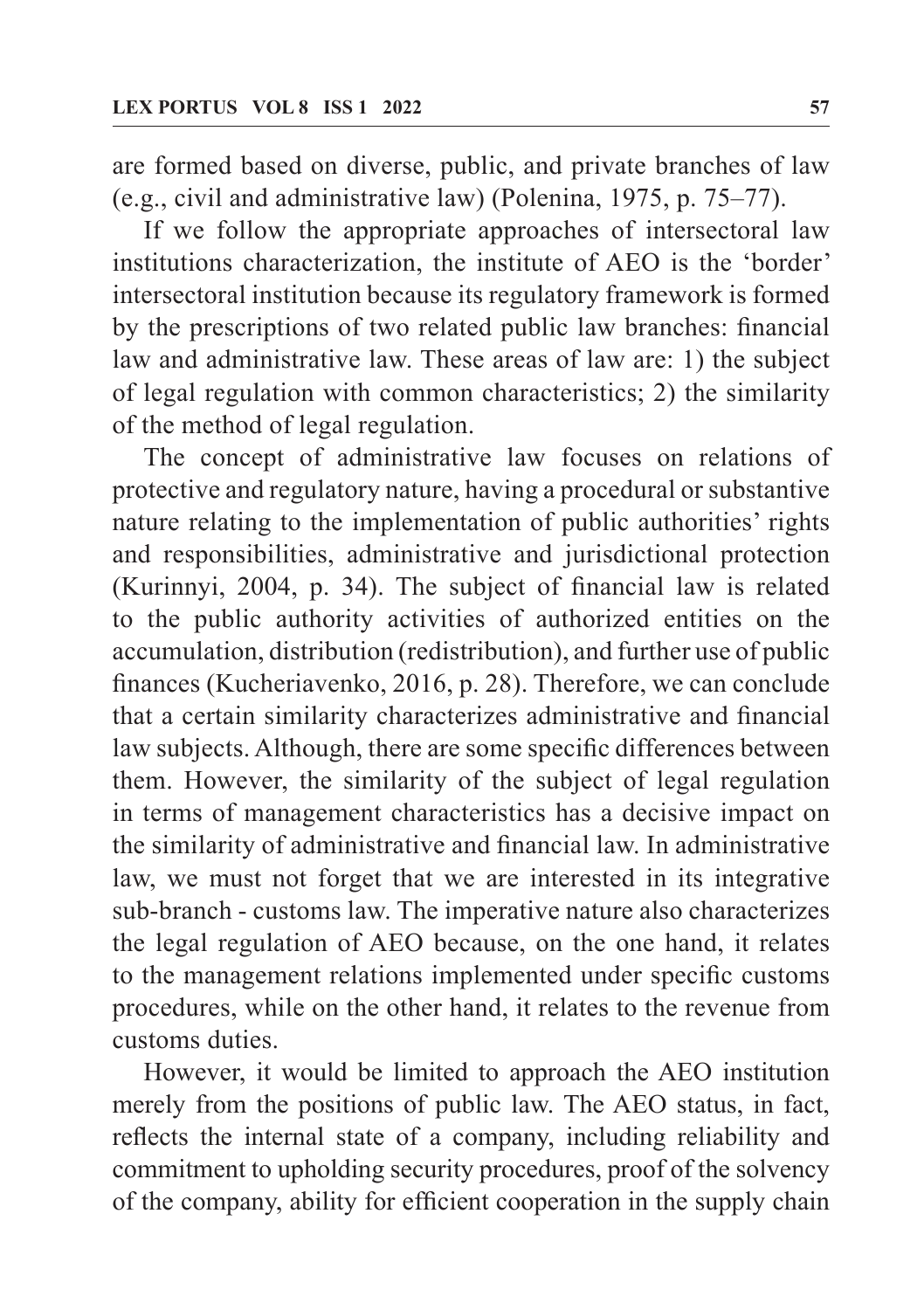through timesaving and reduction of bureaucracy, etc. (Laszuk & Ryciuk, 2016).

Furthermore, if we turn to enhance supply chains security, one should also focus on companies' private rulemaking towards establishing respective internal rules and practices. According (Yang & Wei, 2013) a, supply chain security management embraces four crucial security management dimensions, including: facility and cargo management; accident prevention and processing; information management; partner relationship management.

All the dimensions mentioned above are primarily the responsibility of companies, whilst state authorities can influence them basically through different policy measures. With that regard, the procedure of obtaining AEO status when authorities evaluate different aspects of supply chain security management is mere the form of external governmental influence upon the formation of private rules and practices.

For example, the initial idea behind AEO that governments delegate primary control responsibilities to the collaborative and trusted businesses themselves, while in return these businesses benefit from trade simplification, includes two crucial shifts in the administrative relations:

– changing in the G2B relationship from the traditional controland-command to a more trust-based relationship;

– replacing the traditional labor-intensive Customs controls with businesses' self-control on Customs issues (den Butter et al., 2012, p. 268).

Such shifts in the government to business relations and delegation of controls will inevitably affect the operation of legal norms in this area. In effect, government-established norms are to some extent replaced by government-recognized private rules and procedures. This recognition mainly means that the internal rules of the AEO generally have the same regulatory effect on compliance with the law as the rules governing traditional customs control procedures. Thus,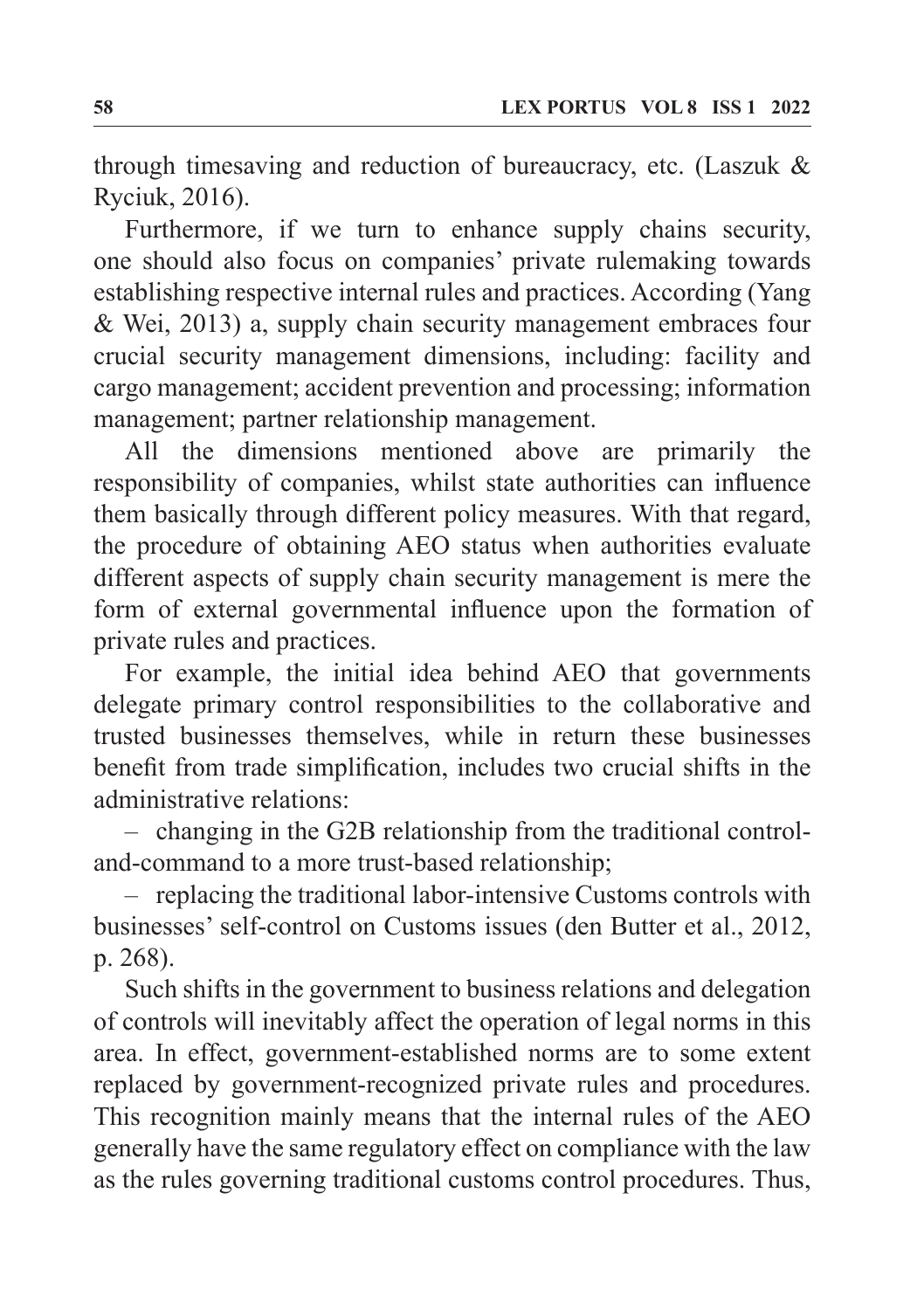the operation of traditional substantive law becomes dependent on specific company regulations, soft law in the form of standards and best practices.

## **3. Methodology of legal regulation of the AEO institution**

Within the post-soviet legal conceptions, much attention is paid to the category of 'method of legal regulation.' Typically, the definition the method of legal regulation is described as a specific way of influencing the norms of the law on a particular group of social relations for their consistent regulation, which consists in approving potentially possible or mandatory algorithms of the behavior of participants in legal relations with the mediation of such normative mechanisms, and in establishing approximate-desired results of interaction of such subjects of legal relations (Gorshenev, 1966, p. 401). Also, a method of legal regulation can be described as a system of legal means, techniques, and methods of regulating social interaction as a whole and its elements (Sorokin, 1976, p. 84).

The AEO institute is also characterized by the prevailing imperative legal regulation method. The rules for obtaining the status of AEO the need for permanent compliance with such criteria is clearly and unambiguously established by law. At the same time, the institute of AEO is characterized, among other things, by some aspects of discretion. The entity decides whether it needs special simplifications and benefits provided by the AEO. In other words, to import or export goods, a resident enterprise does not have to receive AEO-C or AEO-B status. However, this special status as AEO benefits such an enterprise.

Accordingly, the business entity is objectively interested in such special status and therefore has the right to acquire it at its own will (element of discretion). However, the acquisition of such status will be carried out according to a clearly defined legal procedure and in the case of compliance with statutory conditions (element of imperative). At the same time, this kind of discretion is fully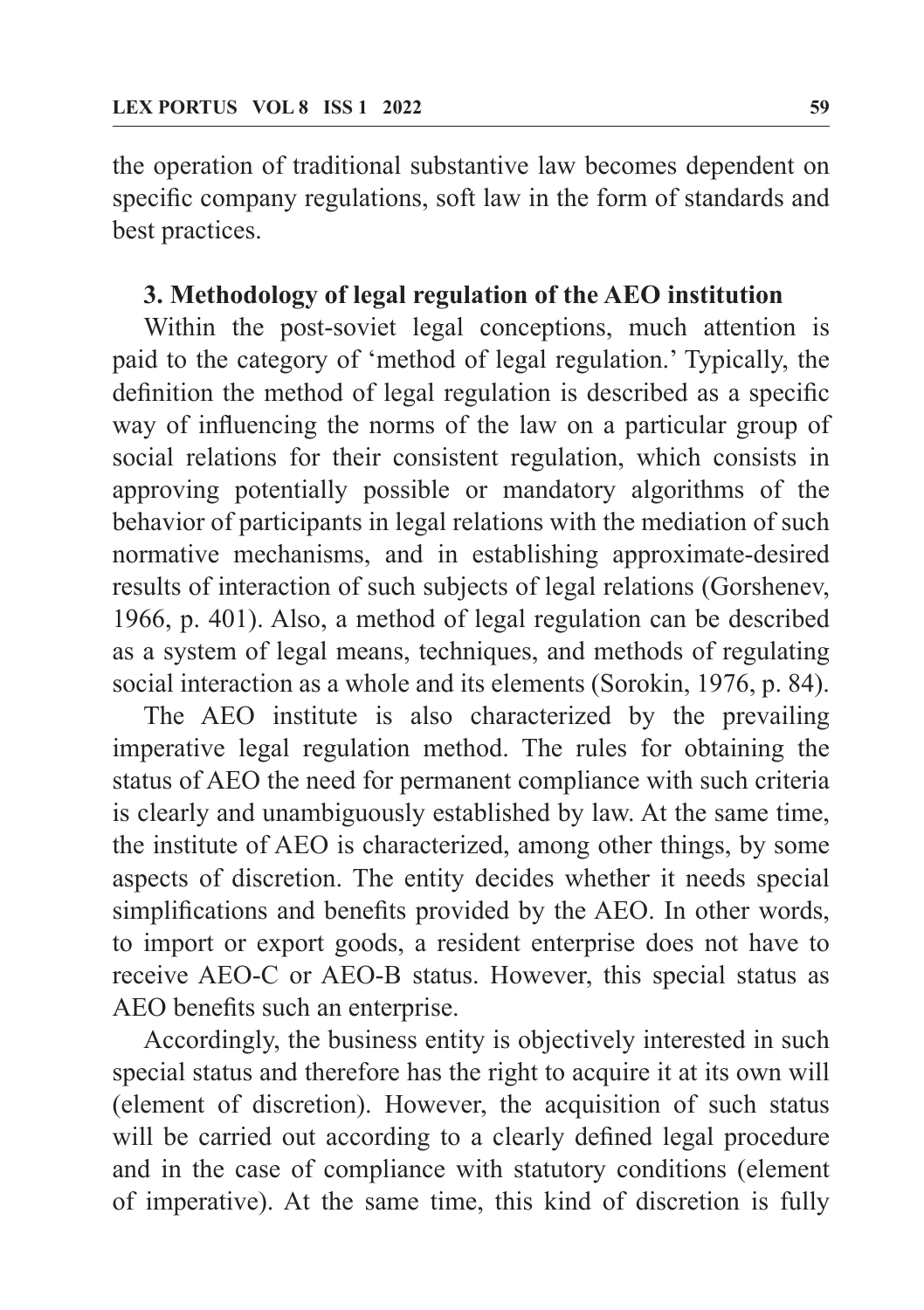realized within the general imperative regulation. Therefore, the entity's behavioral algorithms (whether or not to acquire AEO status) depend on the entity's own will.

In this case, the entity itself cannot determine the procedure for obtaining the appropriate status or adjust in any way the conditions (criteria) for obtaining the status of AEO. The dispositive aspect of the intersectoral institute of AEO has a behavioral character: it concerns the issue of realizing such a subjective right or refraining from its realization.

Another element of discretion in the AEO institution is the possibility for the business entity to choose whether to pass the AEO-C or AEO-B authorization or acquire both statuses. In other words, the resident company independently chooses whether it wants to have one of the relevant statuses and enjoy a set of simplifications and/or benefits provided by such status or receive all benefits and simplifications provided by complex status - legal status AEO-C and AEO-B simultaneously.

Again, as we see, the corresponding element of discretion is behavioral. An entity cannot self-regulate key aspects of AEO status, and it does not have a wide variety of alternatives in terms of eligibility criteria. The subject of power also grants this status by making an appropriate decision. All this together indicates that the elements of discretion in the intersectoral institute of AEO are implemented on the terms and in the order of imperative legal regulation. This allows us to formulate the following characterizing maxim: 'discretion under conditions of imperativeness.'

However, the limitations of the company's discretion in obtaining the AEO status may be viewed more broadly. For example, research of the US companies' motivations to participate in different governmental programs focused on the security of supply chains (primarily the C-TPAT program) revealed that companies experienced tremendous pressures from their operational environment to adopt respective norms and practices. In aggregate, there were four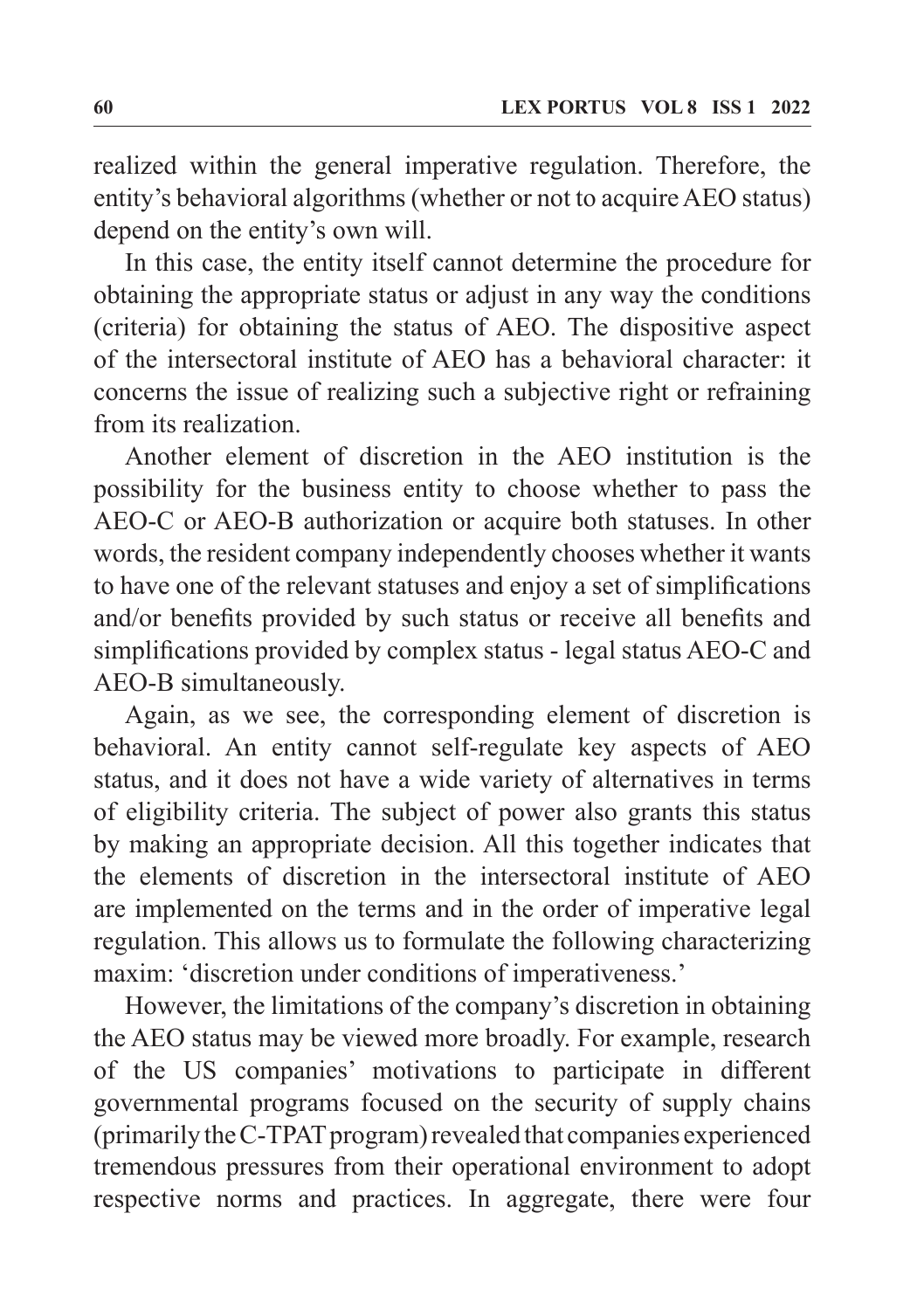primarily environmental drivers motivating companies to adopt supply chain security practices determined, including:

– government coercive based on possible detrimental severe effects for the firm such as direct costs (e.g., longer lead times due to extra inspection in ports of incoming goods) and indirect costs (e.g., losing potential customers as a result of not being certified by the government programs) in the case of non-participating in respective programs;

– customers security expectations by which suppliers (both material and service providers) must comply to retain business and remain competitive;

– competitor pressures due to that security best practices can be developed and copied among a competitive marketplace, which would allow for marketing of SCS to their customers;

– society pressure in the form of companies' reluctance to be involved in a security breach of some kind that may have broad society resonance.

Thus, we have to summarize that the intersectoral institute of AEO is mainly regulated through the imperative legal regulation method. However, at the same time, certain impregnations of discretion (discretion in behavior) are characteristic of the AEO institute.

#### **Conclusions**

The Institute of AEO can be viewed from different theoretical positions, each with its explanatory potential. Turning to the concept of 'legal origins' allows us to explain the differences in the methods and ways of implementing AEA programs in different countries and identify key obstacles to the effective implementation of international standards. In many cases, the AEO implementation process concerns overcoming national legal traditions that do not permit a necessary level of trust and partnership between authorities and companies. The institutional aspect shows the peculiarities of regulating the legal status of the AEO within the framework of the national legal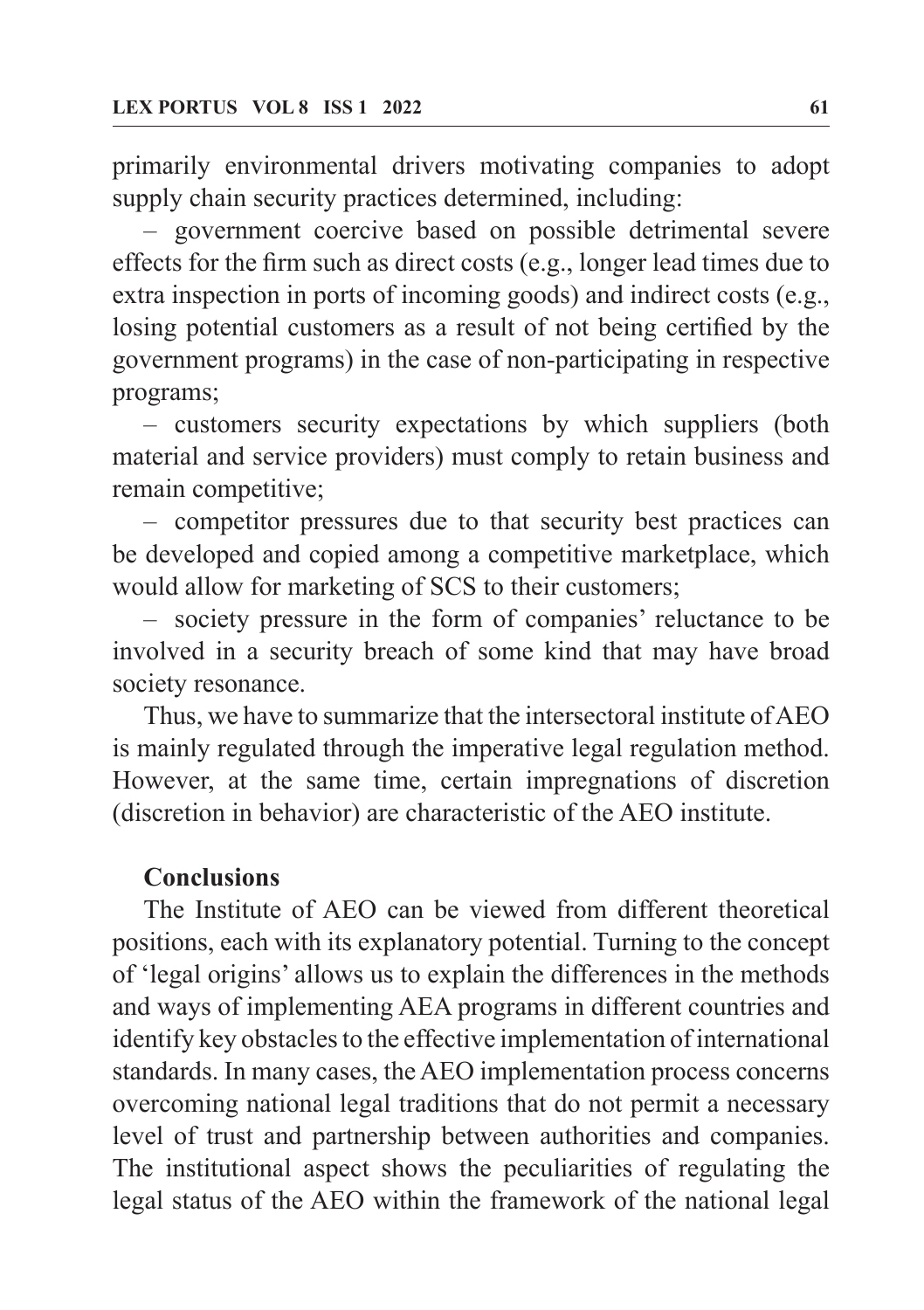system and the complex interaction of public and private law in the implementation of the mission of the AEO to ensure the security of the supply chain. Finally, the analysis of the methodology of legal regulation makes it possible to reveal the ratio of imperative and dispositive aspects in the application of rules and standards when granting AEO status and its further functioning.

#### **REFERENCES**

- Beck, T., Demirgüç-Kunt, A., & Levine, R. (2003). Law and finance: why does legal origin matter? *Journal of Comparative Economics*, *31*, 4, 653–675. https://doi.org/10.1016/j.jce.2003.08.001
- Bradford, A., Chang, Y., Chilton, A., & Garoupa N. (2021). Do Legal Origins Predict Legal Substance? *The Journal of Law and Economics, 64*, 2. https://doi.org/10.1086/712420
- Compendium of Authorized Economic Operator Programmes (2020). World Customs Organization. http://www.wcoomd.org/-/media/wco/public/global/ pdf/topics/facilitation/instruments-and-tools/tools/safe-package/aeocompendium.pdf?la=en
- Den Butter, F., Liu, J., & Tan, Y. (2012). Using IT to engender trust in government-to-business relationships: The Authorized Economic Operator (AEO) as an example. *Government Information Quarterly*, *29*, 261–274 http://dx.doi.org/10.1016/j.giq.2011.05.004
- Frensch, R., Horvath, R., & Huber, S. (2021). Openness effects on the rule of law: Size and patterns of trade. *International Review of Law and Economics*, *68*, December, 106027. https://doi.org/10.1016/j.irle.2021.106027
- Gorshenev, V.M. (1966). The concept of the method of legal regulation and its varieties. *Scientific works of the Sverdlovsk Law Institute*, *5*, 388–415. [in Russian].
- Gupta, V., Ding, X., & Testa, T. (2019). A case study of drivers, barriers, and company size associated with C-TPAT program. *Supply Chain Forum: An International Journal*, *20*, 4, 332–347. https://doi.org/10.1080/16258312. 2019.1694387
- Karlsson, L. (2017). Back to the future of Customs: A new AEO paradigm will transform the global supply chain for the better. *World Customs Journal*, 11, 1, 23–33.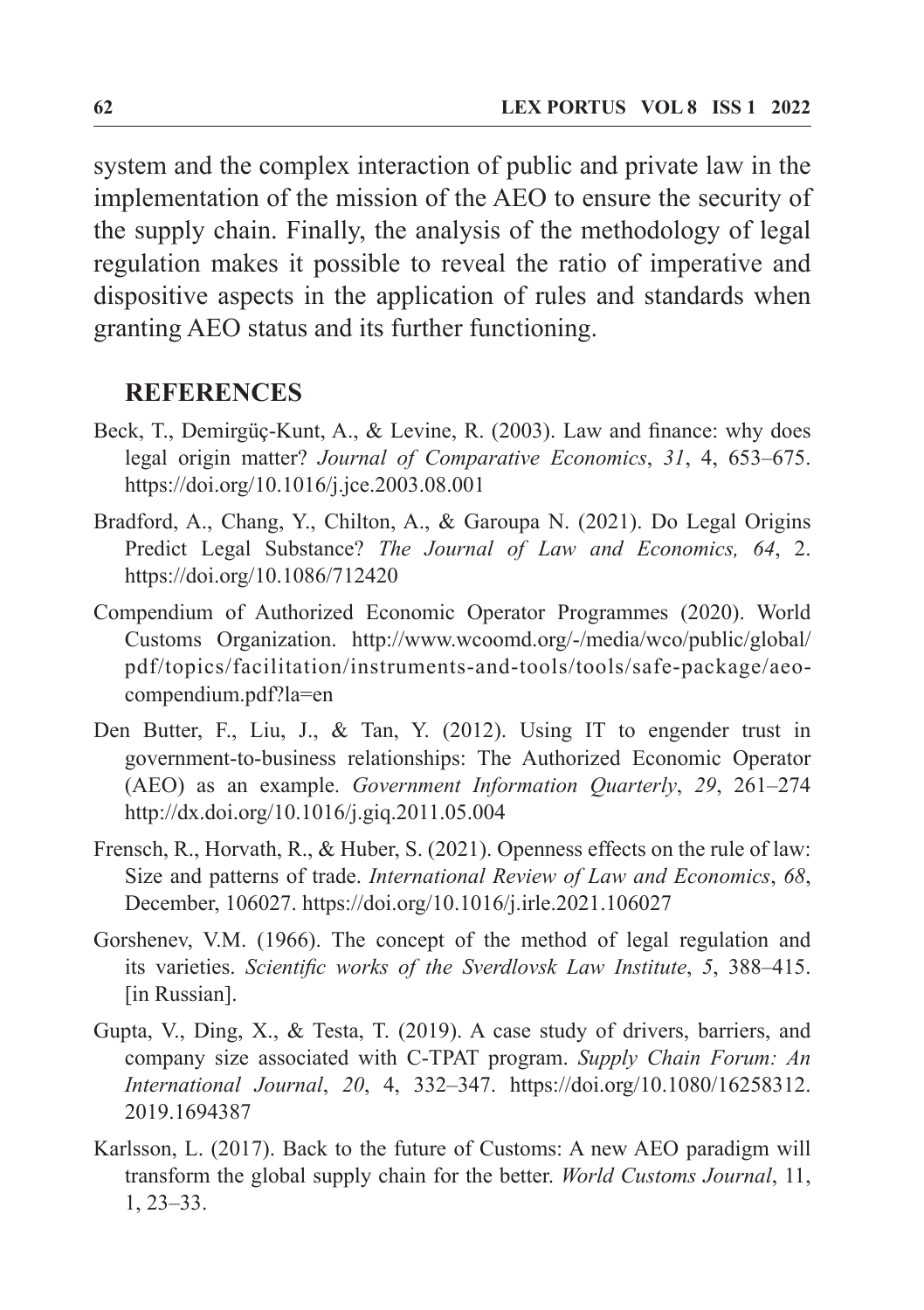Kucheriavenko, M.P. (Ed.) (2016). *Finance law*. Pravo. [in Ukrainian].

- Kurinnyi, Ye.V. (2004). *Subject and object of administrative law of Ukraine*. Lira LTD. [in Ukrainian].
- La Porta, R., Lopez-de-Silanes, F., & Shleifer, A. (2008). The Economic Consequences of Legal Origins. *Journal of Economic Literature*, *46*(2), 285–332. https://doi.org/10.1257/jel.46.2.285
- Laszuk, M., & Ryciuk, U. (2016). The Importance of Authorized Economic Operator Institution for the Security of Supply Chain in the International Goods Turnover of Polish Enterprises. *Eurasian Journal of Business and Management.* https://doi.org/10.15604/ejbm.2016.04.01.004
- Levytska, N.O. (2021). Normative-law institute: delimitation with related concepts. *Journal of the Academy of Advocacy of Ukraine*, *4*, 1–5. [in Ukrainian].
- MacCormick, N. (2009). Concluding for Institutionalism. In M. Del Mar, & Z. Bankowsky (Eds.). *Law as Institutional Order.* (pp. 187–200). Burlington, VT, Ashgate Publishing Company.
- MacCormick, N. (1997). Institutional Normative Order: A Conception of Law. *Cornell Law Review*, *82*, 5, Art. 5, 1051–1070. http://scholarship.law.cornell. edu/clr/vol82/iss5/5
- Ostrikova, T. (2021). AEOs' Institution Development in the EU and Ukraine: Common Standards in Different Perceptions. *Lex Portus*, *7*(5), 69–87. https://doi.org/10.26886/2524-101X.7.5.2021.4
- Parkhomenko, N.M. (2008). *Sources of law: issues of theory and methodology*. [in Ukrainian].
- Polenina, S.V. (1975). Complex legal institutions and the formation of new branches of law. *Jurisprudence*, *3*, 71–79. [in Russian].
- Ruiter, D.W.P. (2001). Legal Institutions. *Legal Institutions. Law and Philosophy Library*, *55*. Springer, Dordrecht. https://doi.org/10.1007/978-94-015-9765-4\_4
- Sorokin, V.D. (1976). *Method of legal regulation. Theoretical problems.* [in Russian].
- Tweddle, D. (2008). Logistics, Security and Compliance: The Part to Be Played by Authorised Economic Operators (AEOs) and Data Management. *World Customs Journal*, *2*, 1, 101–105.
- Veenstra, A.W. (2019). International Trade, Global Supply Chains and Compliance. In H. Zijm, M. Klumpp, A. Regattieri, S. Heragu (Eds.). Operations, Logistics and Supply Chain Management. Lecture Notes in Logistics. (pp. 131–161).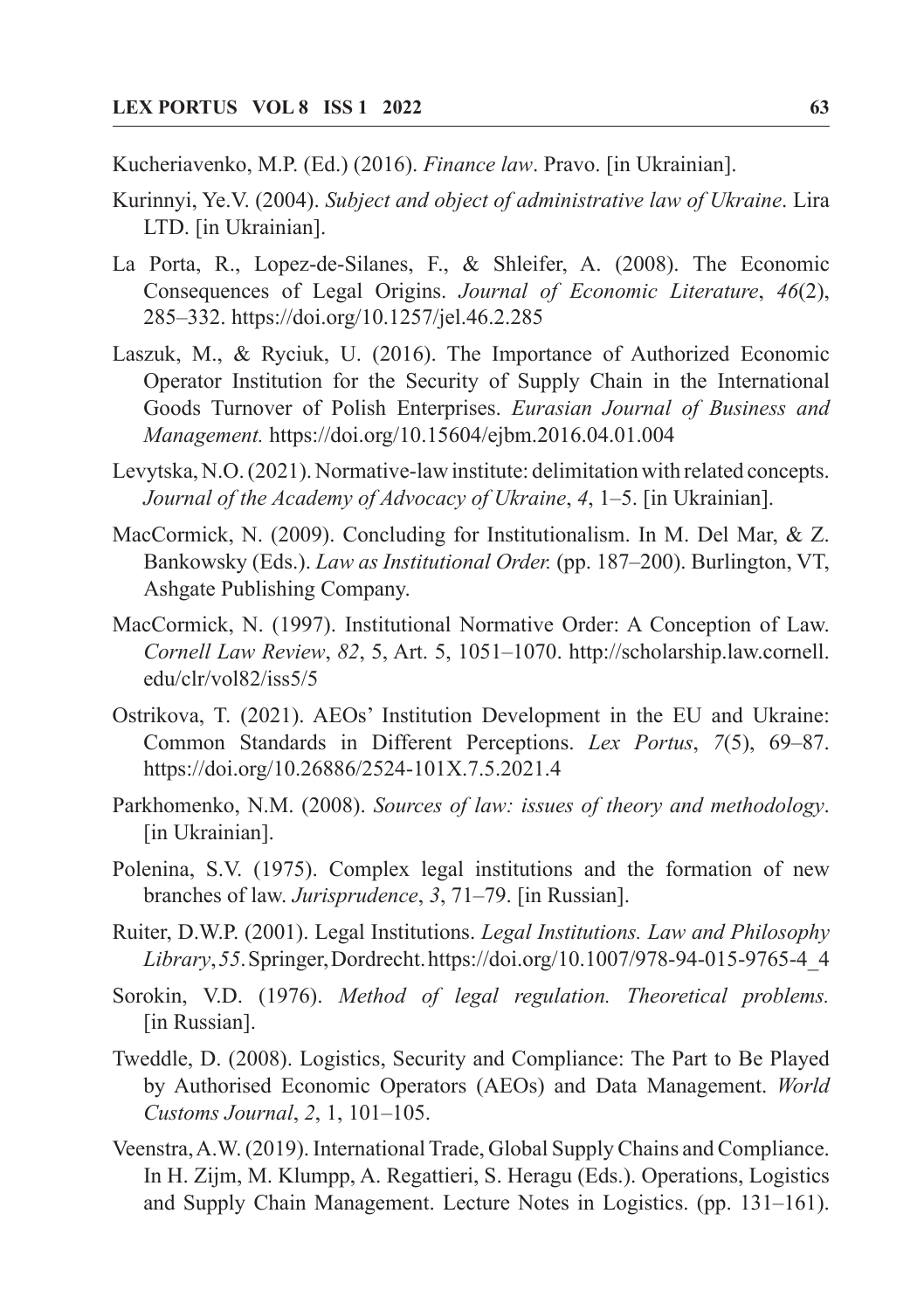Springer, Cham. https://doi.org/10.1007/978-3-319-92447-2\_7

Yang, C., & Wei, H. (2013). The effect of supply chain security management on security performance in container shipping operations, *Supply Chain Management*, *18*, 1, 74–85. https://doi.org/10.1108/13598541311293195

#### *Острікова Т. Правові витоки та міжгалузеве регулювання інституту УЕО. – Стаття.*

Основні елементи інституту УЕО спочатку виникли у законодавствах різних країн, правові системи яких належать як до сімей загального, так і континентального права. Крім того, була неминучою варіативність вирішуваних завдань: від загальних питань безпеки ланцюжка постачання до акценту на протидії терористичним загрозам. При цьому, сучасні стандарти УЕО формувалися як на рівні міжнародних організацій, таких як Всесвітня митна організація та Світова організація торгівлі, так і на регіональному рівні (наприклад, ЄС та асоційовані країни). Тому ми стверджуємо, що існує декілька перспективних підходів до аналізу правового статусу УЕО, включаючи концепцію "правового походження" та інституційні правові теорії. Вони мають значний потенціал для пояснення національних відмінностей у реалізації інституту УЕО, специфіки взаємодії норм різних галузей права у регулюванні діяльності УЕО, методів та способів державного управління програмами УЕО. Крім того, у статті розглядається питання міжгалузевого регулювання інституту УЕО, який охоплює норми кількох галузей права – публічного (адміністративного, податкового та митного) та приватного. Крім того, ідея делегування компетенції та відповідальності щодо забезпечення безпеки ланцюжків постачань від державних органів приватним особам (тобто "довіреним трейдерам") створює зсув у правовому регулюванні, коли різні внутрішні правила та практика приватних компаній стають важливими для виконання поставлених завдань, покладених на інститут УЕО.

*Ключові слова:* УЕО, інститут, митниця, безпека, ланцюжок постачання, правове походження, спрощення процедур торгівлі.

#### *Острикова Т. Правовое происхождение и межотраслевое регулирование института УЭО. – Статья.*

Основные элементы института УЭО изначально возникли в законодательствах разных стран, правовые системы которых относятся как к семьям общего, так и континентального права. Кроме того, была неизбежна вариативность решаемых задач: от общих вопросов безопасности цепочки поставок до акцента на противодействии террористическим угрозам. При этом, современные стандарты УЭО формировались как на уровне